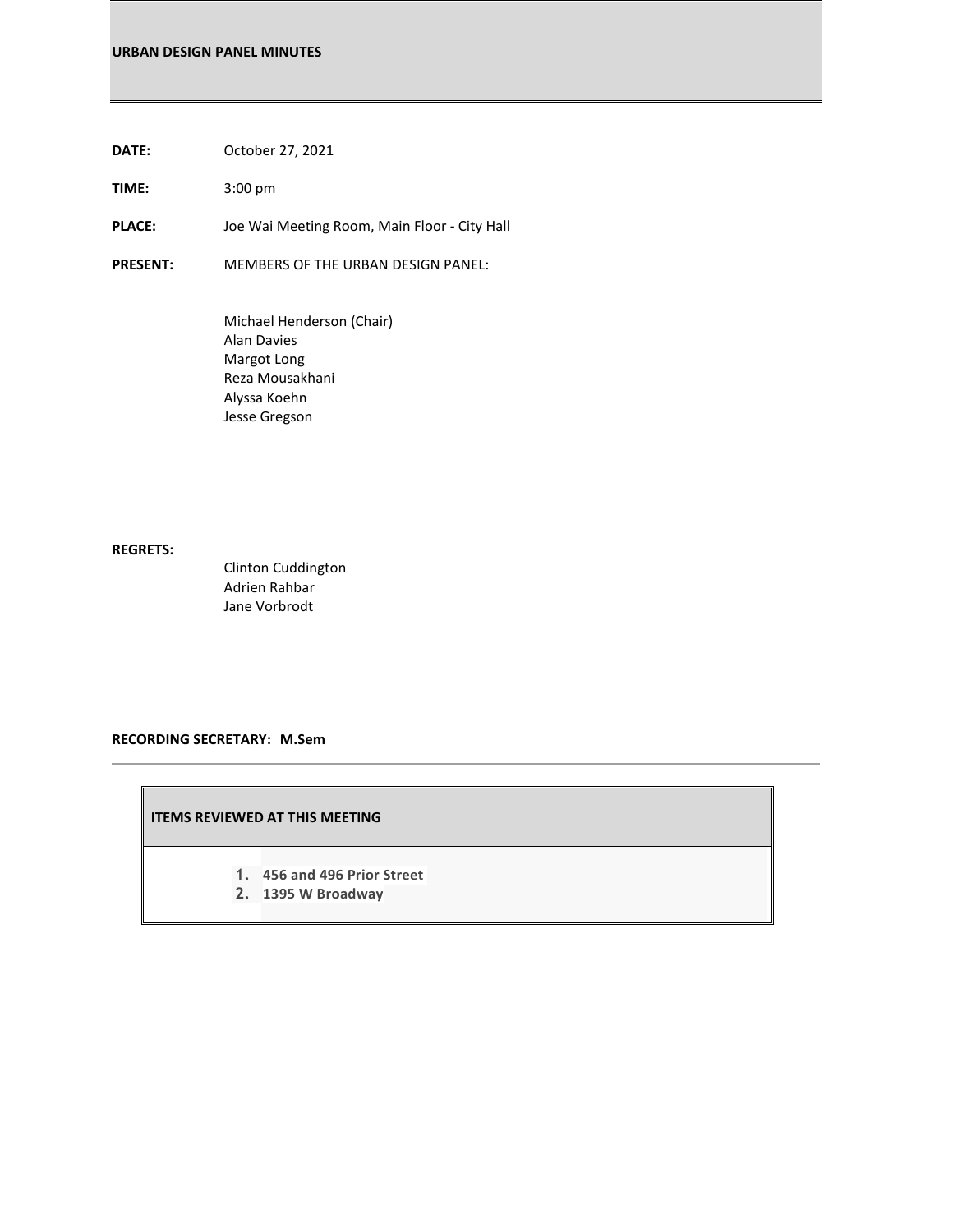**BUSINESS MEETING** Chair, MR. HENDERSON, called the meeting to order at 3:00 p.m. and noted the presence of a quorum.

| 1. | <b>Address:</b>            | 456 & 496 Prior Street                                                                                                                                                                                                                                                                                                                                                                                                                                                                                                                                                                                                  |
|----|----------------------------|-------------------------------------------------------------------------------------------------------------------------------------------------------------------------------------------------------------------------------------------------------------------------------------------------------------------------------------------------------------------------------------------------------------------------------------------------------------------------------------------------------------------------------------------------------------------------------------------------------------------------|
|    | <b>Permit No.:</b>         | RZ-2021-00045                                                                                                                                                                                                                                                                                                                                                                                                                                                                                                                                                                                                           |
|    | Description:               | To develop two 19-storey residential towers with a 5-storey office podium,<br>including 262 secured market rental units with rooftop amenity space,<br>commercial retail space at grade, office space with rooftop amenity access, and<br>cultural amenity space; all over three levels of underground parking, including<br>516 vehicle parking spaces and 748 bicycle parking spaces. The floor space ratio<br>(FSR) is 4.68, the total floor area is 45,483 sq. m (489,574 sq. ft.), and the<br>maximum building height is 64 m (210 ft.). This application is being considered<br>under the False Creek Flats Plan. |
|    | Zoning:                    | $I-3$ to CD-1                                                                                                                                                                                                                                                                                                                                                                                                                                                                                                                                                                                                           |
|    | <b>Application Status:</b> | <b>Rezoning</b>                                                                                                                                                                                                                                                                                                                                                                                                                                                                                                                                                                                                         |
|    | <b>Review:</b>             | <b>First</b>                                                                                                                                                                                                                                                                                                                                                                                                                                                                                                                                                                                                            |
|    | Architect:                 | <b>Francl Architecture Inc.</b>                                                                                                                                                                                                                                                                                                                                                                                                                                                                                                                                                                                         |
|    | Delegation:                | Walter Francl, Francl Architecture Inc.                                                                                                                                                                                                                                                                                                                                                                                                                                                                                                                                                                                 |
|    |                            | Alain Prince, Francl Architecture Inc.                                                                                                                                                                                                                                                                                                                                                                                                                                                                                                                                                                                  |
|    |                            | Daryl Tyacla, eta                                                                                                                                                                                                                                                                                                                                                                                                                                                                                                                                                                                                       |
|    |                            | <b>Cameron Thorn, Strand</b>                                                                                                                                                                                                                                                                                                                                                                                                                                                                                                                                                                                            |
|    |                            | Eoghan Hayes, Edge Consultants                                                                                                                                                                                                                                                                                                                                                                                                                                                                                                                                                                                          |
|    | Staff:                     | Kevin Spaans, Development Planner & Leifka Vissers, Rezoning Planner                                                                                                                                                                                                                                                                                                                                                                                                                                                                                                                                                    |

# **EVALUATION: Support with recommendations (5/1)**

#### **Planner's Introduction:**

Rezoning Planner, Leifka Vissers, began by noting this is a rezoning application located on the south side of Prior Street, west of Malkin Avenue and is currently a one-storey building occupied by artist space and a twostorey warehouse.

The site, 456 & 496 Prior Street is located within the False Creek Flats Area Plan and falls within the sub-area designated the "Health Hub" which was envisioned to be anchored by the St. Paul's hospital and health campus, connected by Station Street linking the Pacific Central station through the new health campus to the DTES on Gore Avenue. Significant intensification of employment is anticipated across the area, with the Health campus including laboratories, research centres, creative products manufacturing, high tech, general office and health care offices.

The development site is currently zoned I-3 (Industrial) and I2. The surrounding properties to the south are zoned CD-1 (59) for the hospital and supportive medical and office facilities. This site is in close proximity to I-2 zoned properties to south-east and northwest. To the north are RT-3 zoned residential houses.

This site was identified in the plan as requiring at least 1.0 FSR employment generating uses, as well as for a cultural amenity to replace some of the artist space lost due to redevelopment in the area.

The proposed height of 64m is greater than the 30.5m height allowable under the plan, and the density of 4.68 is greater than the 3.0 envisioned under the False Creek Flats Area Plan.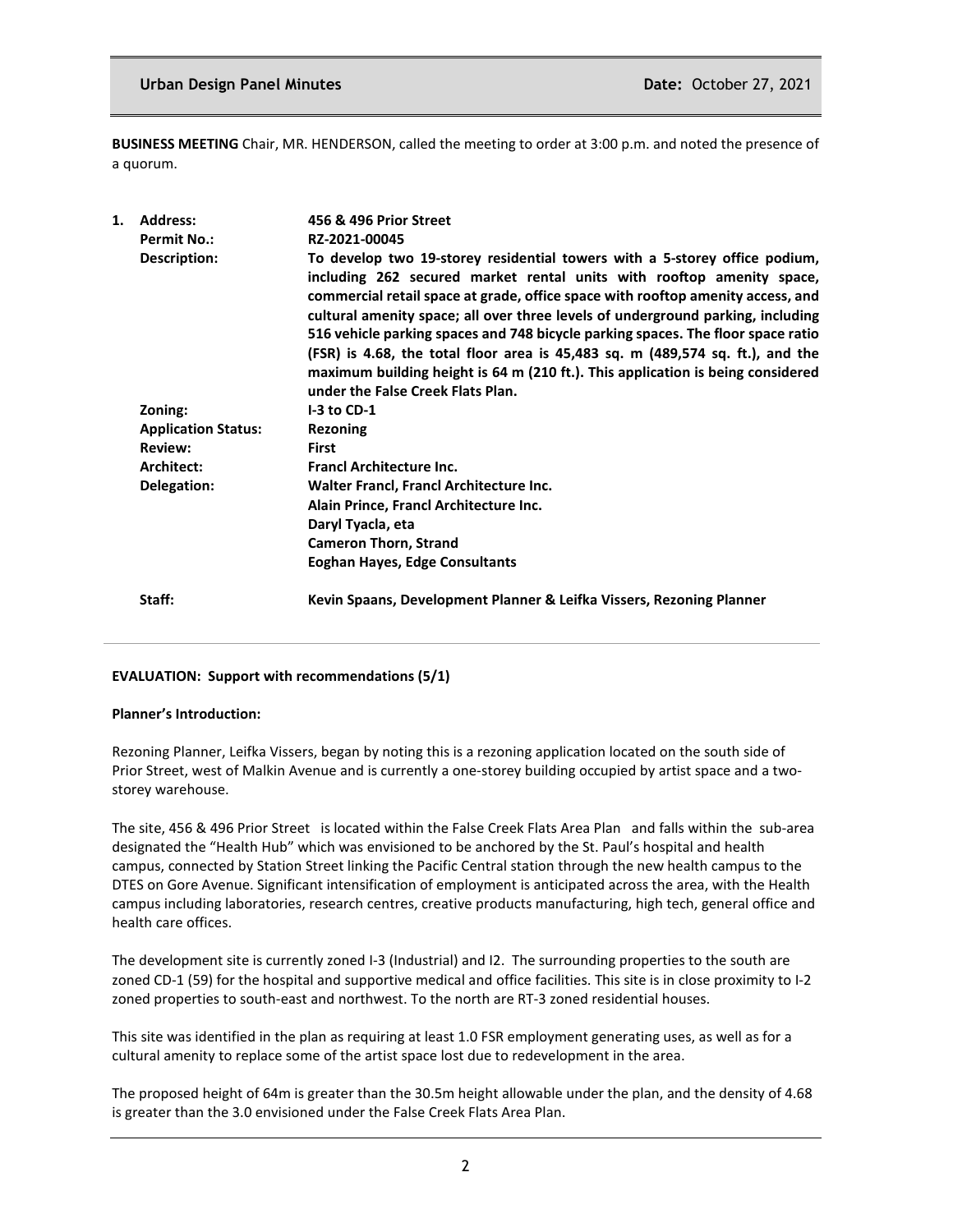# **Urban Design Panel Minutes Community Community Paragonic Date: October 27, 2021**

Under the False Creek Flats Area Plan, Malkin was meant to be an arterial, separating the proposed site from the new St Paul's complex.

In 2019, Council instead designated Prior St. the east-west arterial. Under this new context, with Prior the arterial separating the new St. Paul's complex from the neighboring residential area.

Kevin Spaans, Senior Development Planner, then began by reiterating that there are three critical urban adjacencies: the existing Strathcona neighbourhood, which is not anticipated to undergo significant change in the future; the upcoming New St. Paul's Health Campus; and, Trillium Park. Mr. Spaans noted that the relationship of the proposal to each of these contexts is a critical consideration, given the dramatic change of scale and use between the three. Narrowing in on the interface between the proposal and the residential RT-3 context of Strathcona, Mr. Spaans noted that the current context of older detached homes and duplexes may change to townhouse form over time, but is unlikely to have a measurable change from existing. Therefore, the applicant is challenged to present an architectural expression at this façade that anticipates sensitivity to a lower scale. From this, this site must scale up to appropriately and cohesively marry Strathcona to the New St. Paul's Health Campus. To that end, Mr. Spaans noted that the applicant is locating two towers toward the south end of the site matching the height of the main hospital building. As for the relationship between Trillium Park and the subject site, Mr. Spaans noted that due to its orientation, there are no commensurate shadow impacts to the Park resulting from this proposal. Therefore, the building is best reviewed in terms of its performance of as a backdrop from this important urban park.

Mr. Spaans then presented the proposed site and landscape design, and the programmatic layout of the first floor, reiterating that uses at grade include retail, residential lobby, commercial, and, most significantly, the cultural space. Understanding that this site represents an urban intervention in a site currently designated for non-pedestrian oriented development, Mr. Spaans noted that the performance of this space hinges on its ability to attract and maintain pedestrian activity through the day, requesting that the Panel focus their attention in part to consideration of the success of the design of this space.

Advice from the Panel on this application is sought on the following:

1. Does the proposed height, massing, and density appropriately serve to blend the low-scale Strathcona neighbourhood to the higher-density NSPHC?

2. Please comment on the interface of the proposed building with the low-scale residential buildings on Prior St, and with Trillium Park to the southeast.

3. Please comment on the proposed landscape and site design, and the programmatic layout of the first level, with particular consideration given to their contribution to an engaging, safe, and accessible public realm.

# **Applicant's Introductory Comments:**

Project is a 2 acre site located on the south is the St. Paul Hospital. Density on the adjoining site is 7.9 FSR. It will be the St Paul health campus and will be a significant central hub for activities surrounding the hospital.

The program on the podium will have retail, cultural and medical office spaces as well as on the floors above. These are all meant to support the hospital and the Strathcona neighbourhood.

There will be 262 secured market rental units in the two buildings shown on the site.

The passage through the site, to the north is new Prior St connector, to the west is the extension of Dunlevy, to the south is the emergency access for the hospital, to the east is Malkan Ave connector.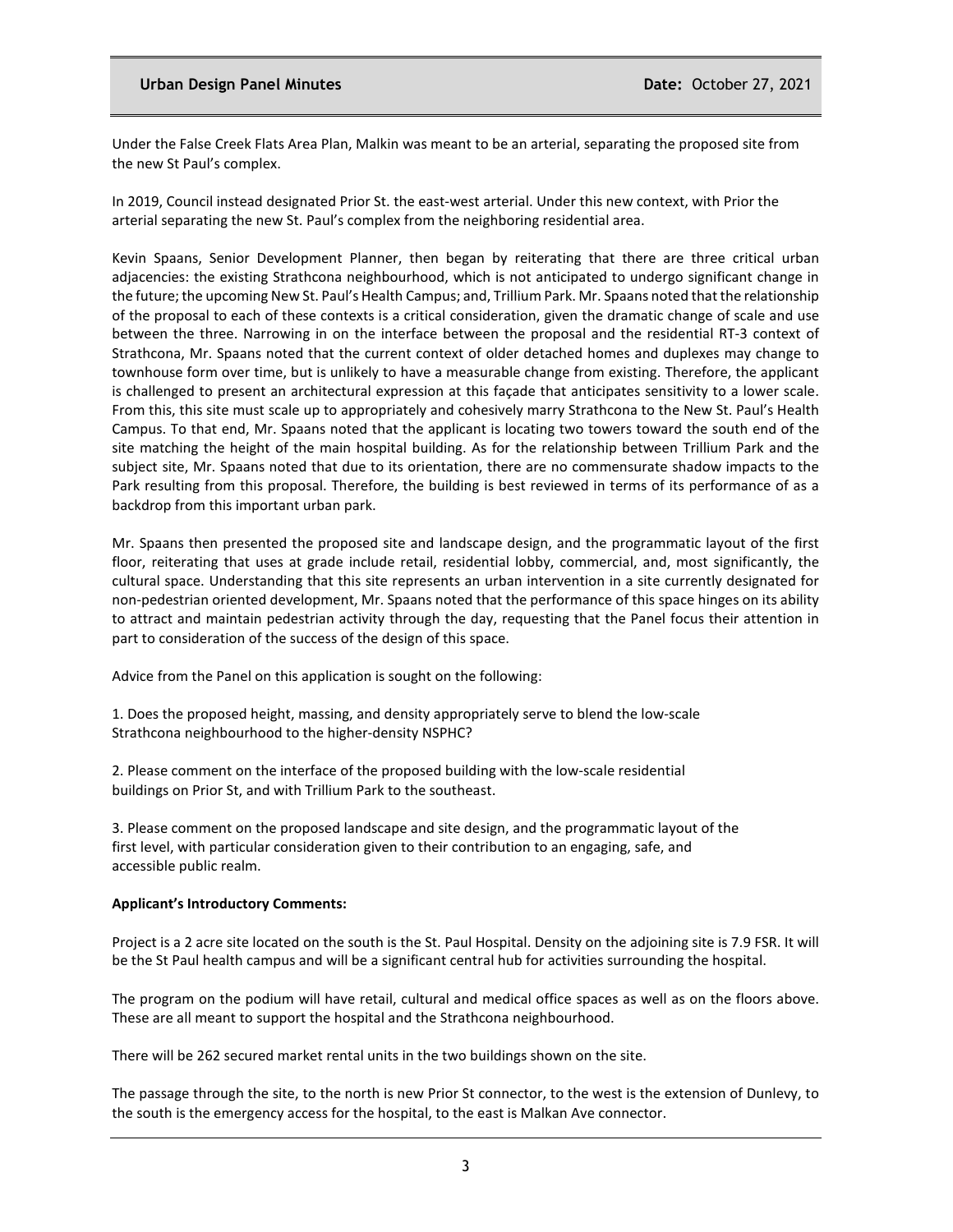In terms of massing, 5 storey podium stepped back on  $5<sup>th</sup>$  floor. Street frontages along Prior St. will have the retail, cultural, and commercial spaces.

The diagonal passage through the site provides visual connections and opens up out to Trillium Park creating intimate and semi-public open space contained in the court yard. There will be an acre of landscape open space at ground level, there will rain protection around the perimeter of the building and through the court yard, the roof will be landscaped and there will be amenity for the office and residential.

There will be 2 residential buildings on the site, massed in an angular form to respond to the configuration of the site itself. The massing is an appropriate stepping down of the future St. Paul site down to the residential on Prior St.

Considering continuous retail on the ground plane. There are 2 lobby entrances for the offices, one on the north of Prior St. and one on the south of Heatly St adjacent to the emergency entry to St. Paul's and an asymmetrical court yard linking Prior St through to St. Paul's to Trillium Park.

Parkade access is off Malkan Ave, keeping it away from St Paul's or Prior St and all loading and deliveries, waste and recycling is below grade.

Currently there is White Monkey Studio on Prior St. There is a strong commitment to keep that as an amenity for the neighbourhood and community. T[here is 4400 sq. ft. of community space allotted There are negotiations in progress for up to 10,000 square feet subject to funding availability. This will all contribute to the cultural sustainability of the flats. There will also be artist studio spaces on the residential level.

The site plan shows the bridge over the connector that cuts across the site through the courtyard. The concept is the mud flats conceive as islands with plantings. There are a lot of seeding opportunities, native and shade plantings through Trillium Park to Strathcona.

The surrounding site suggests a robust street trees scheme as well as trees on site with a canopy feel around the site and also a bike lane. The southeast corner has a rain garden and currently working with the City of Vancouver to get an offsite rain garden. To meet the green space requirements, there is a proposal for a large planting area at the southeast corner with access through it.

The podium is generous, it's an extensive area that connects the two towers across the bridge with covered walk ways connecting the buildings allowing for engagement with the landscape.

The west tower has a children's play area for lower activity area, whereas on the east side, it will be for higher activity area which the office community has access to. There is an indoor amenity space that spills out onto the road and the podium. The connection to the play area at the northeast corner at the office complex is shared by residential and offices.

The project has sustainability requirements have been met.

The initial design concept indicates the greenest city target by City of Vancouver will be met. That is done by using a combination of air source heat pump VRF technologies, good envelope and good ventilation performance.

#### **Panel's Consensus on Key Aspects Needing Improvement:**

.

Having reviewed the project, it was moved by **MR. DAVIES** and seconded by **MS. KOEHN and** was the decision of the Urban Design Panel:

THAT the Panel SUPPORTS the project with the following recommendations to be reviewed by City Staff: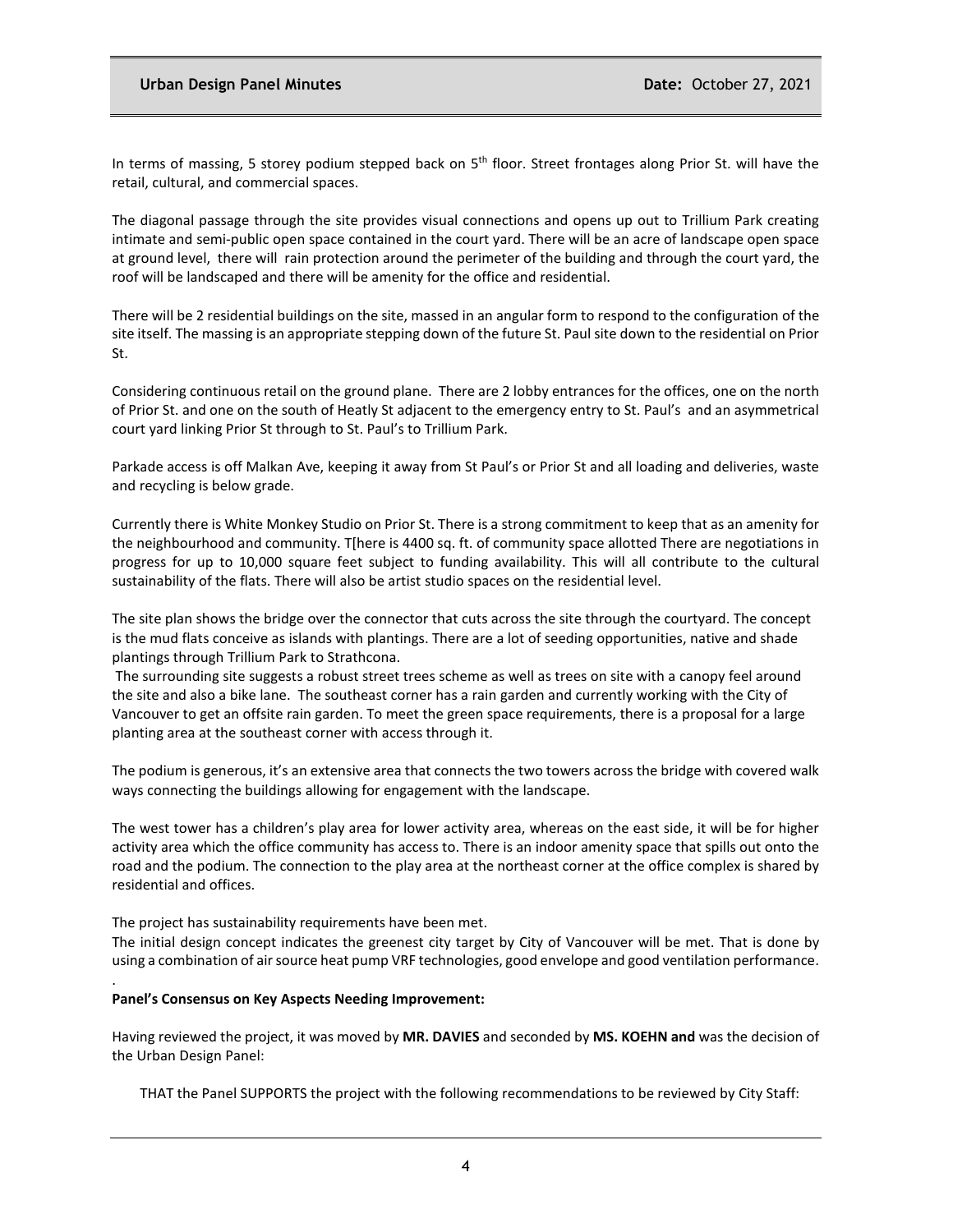- 1. Design development to the massing to maximize sun exposure across Prior St.
- 2. Design development to massing of south building to maximize exposure in the court yard.
- 3. Consider planting species to increase privacy to residential neighbourhood to the north.
- 4. Design development to Prior St architectural expression to improve its response to Strathcona residential character.

#### **Panel Commentary**

Panel noted overall appreciation for thoughtful consideration to a difficult site

General support from Panel on the height, massing and density.

One Panelist noted concerns with the height and density of this project, noting this development competes with St. Paul's as a prominent building.

Some Panel members noted successful transitioning from St. Paul towards Strathcona. Other Panel members noted further exploration of the quality of the streetscape on Prior St and its connection with the public courtyard. There were some suggestions to further develop the materiality and expression along Prior St towards Strathcona.

Overall support from Panel for the interior breezeway at the court yard.

Overall support from Panel to increase sunlight into the court yard. Panel suggest further massing adjustments to increase the sunlight across Prior St by sculpting or carving portions of the tower to increase sun exposure, sculpting the massing of the podium and southwest building,

There were mixed reviews on the bridge portion. Some Panelists noted it would allow more sunlight in by further shaping of breezeway. One Panelist noted the bridge feels private and not an open public space.

Panel suggests fifth floor step back.

Panel noted appreciation for the residential plaza and open rooftop space.

Panel noted appreciation for the landscape design and roof garden.

Panel noted appreciation for the flat, open space of the landscape at the court yard and the different scale of small tree canopy.

Panel noted the community engagement opportunities are a huge improvement over the current situation.

Some Panel members suggest looking into evergreen plant species to give the residential some privacy.

One Panel member encourage high efficient HRV and waste water recovery systems.

#### **Applicant's Response: The applicant team thanked the panel for their comments.**

**2. Address: 1395 W Broadway Permit No.: RZ-2021-00035 Description: To develop a 24-storey office building with commercial retail space at grade, including restaurant uses; all over five levels of underground parking, including 392 parking spaces and 172 bicycle spaces. The floor area is 27,872 sq. m (300,008 sq. ft.), including 25,404 sq. m (273,442 sq. ft.) of office space. The floor**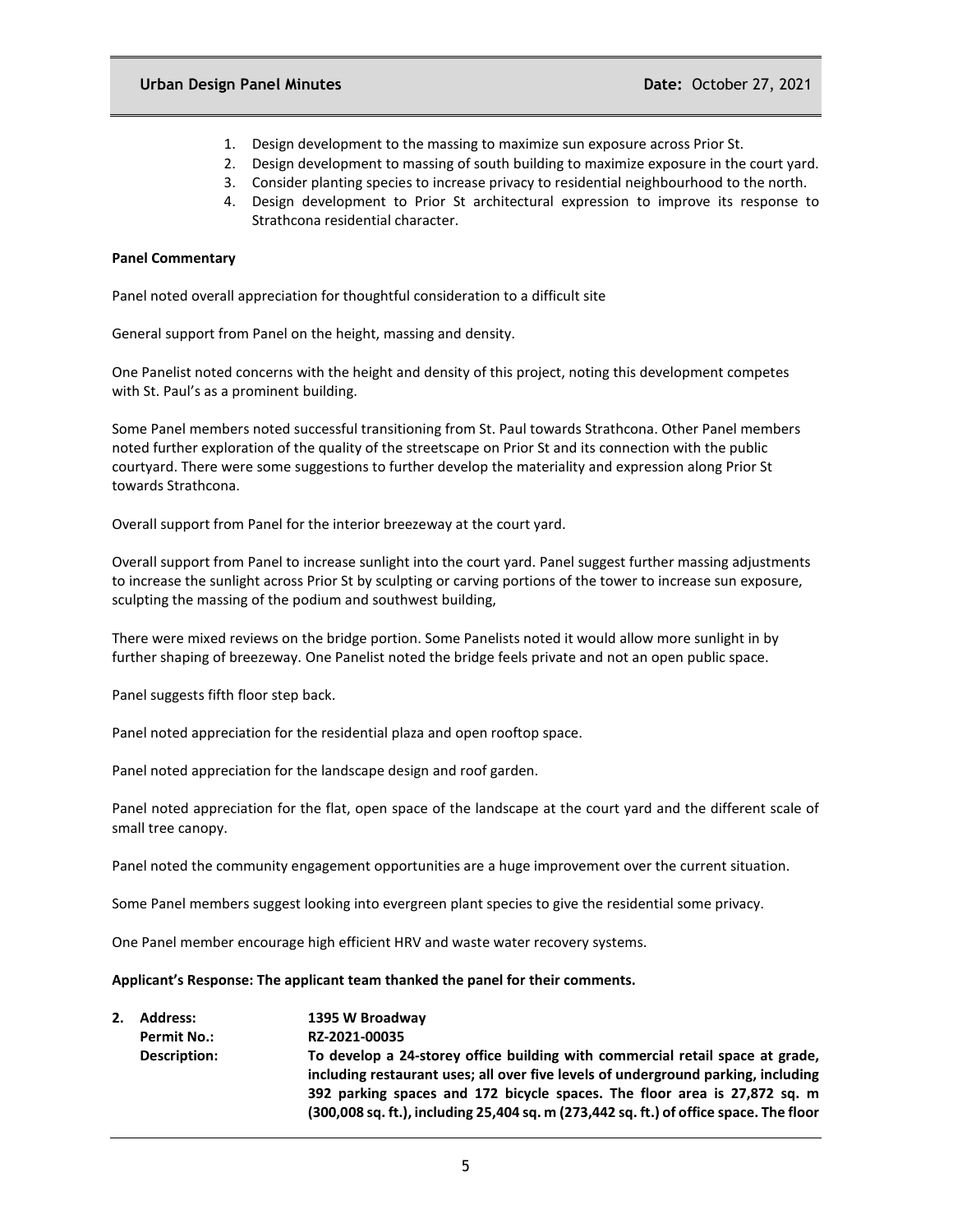|                            | space ratio (FSR) is 8.65, and the maximum building height is 91 m (300 ft.), with<br>a rooftop feature to a maximum height of 96 m (315) |
|----------------------------|-------------------------------------------------------------------------------------------------------------------------------------------|
|                            | ft.) at the southeast corner. The application is being considered under the Metro                                                         |
|                            | Core Jobs & Economy Land Use Plan and Policy on Consideration of Rezoning                                                                 |
|                            | Applications during the Broadway Planning Process.                                                                                        |
| Zoning:                    | C3-A to CD-1                                                                                                                              |
| <b>Application Status:</b> | <b>Rezoning</b>                                                                                                                           |
| <b>Review:</b>             | <b>First</b>                                                                                                                              |
| Architect:                 | Andrew Cheung, Andrew Cheung Architects Inc.                                                                                              |
| Delegation:                | <b>Andrew Cheung</b>                                                                                                                      |
| Staff:                     | Leifka Vissers & Carl Stanford                                                                                                            |

#### **EVALUATION: Re-submission recommended (6/0)**

### **Planner's Introduction**

Leifka Vissers, Rezoning Planner began by noting this application proposes to rezone a site at 1395 W Broadway, under the Broadway Area Plan. The site is zoned C-3A and is currently occupied by a car dealership. It is located on the north side of west Broadway at Hemlock Street in close proximity to shops, drug stores, cafes and one block from a planned future Granville Skytrain Station. The surrounding properties to the north are zoned FM-1 for small-scale residential character of the Fairview Slopes Neighbourhood and to the south are zoned C-3A for commercial activities.

Under the Interim policy for rezoning, new rezoning applications will not be considered in the Broadway Plan Study area while the Broadway Plan process is underway. This is in order to not pre-empt or divert the planning process with rezonings which set new directions or preclude options that could emerge during the process with three exceptions, one of which is for applications. However there are exceptions; for example where there has already been an active rezoning application or where a recent application for rezoning advice has been received, or the applicant has received a written response stating that a rezoning application would be considered (within the past three years) prior to the adoption of this policy, then in that case the application will be considered. The Broadway Corridor Plan will consider additional building heights in close proximity to transit stations and the closest station here would be 2 blocks to the West at Granville and Broadway. This application is being considered under the *Metro Core Jobs and Economy Land Use Plan* and the Central Area Plan: C-3A Central Broadway Goals and Land Use Policy. The proposed building is anticipated to have ground floor commercial uses and office space above with a height of 300 feet and a total density of 8.65 FSR.

Development Planner, Carl Stanford then began by noting the proposal seeks to redevelop the site with a 24 storey commercial-office building, with at-grade commercial retail units along 1395 West Broadway & Hemlock St. The total floor area proposed at 8.65 FSR is 27,590 sq. m (296,974 sq. ft.). The proposed height is 91.4 m (300 ft.) to the top of the roof and 96 m (315 ft.) to the top of the parapet. The building will have underground parking consisting of 5 levels of underground parking containing 392 vehicle parking spaces, 156 Class A bicycle spaces, 12 Class B bicycle spaces, and 9 loading bays, accessed from Hemlock.

The site measures 150 ft. at the Broadway frontage, 125 ft. at the W 8th frontage, and 250 ft. on the Hemlock Street. The site area is 3,190 sq. (34,336.87 sq.). The site slopes steeply about 19 ft. from Broadway down to W 8th Ave. It is currently occupied by a 2 storey Mercedes car dealership building. The immediate surrounding area are mostly zoned C-3A, providing a mix of commercial, office, and residential towers with a maximum height of 120' as prescribed under the Central Broadway Urban Design Guidelines. It has C-3A zoning to South, West and East, FM-1 zoning to the North with a mix of smaller scaled residential and 2-5 storey commercial buildings on 8th Ave. It falls within the Broadway Plan Study Area. The area includes commercial properties to the west, east and north. The adjacent building to the east contains a commercial podium, with a residential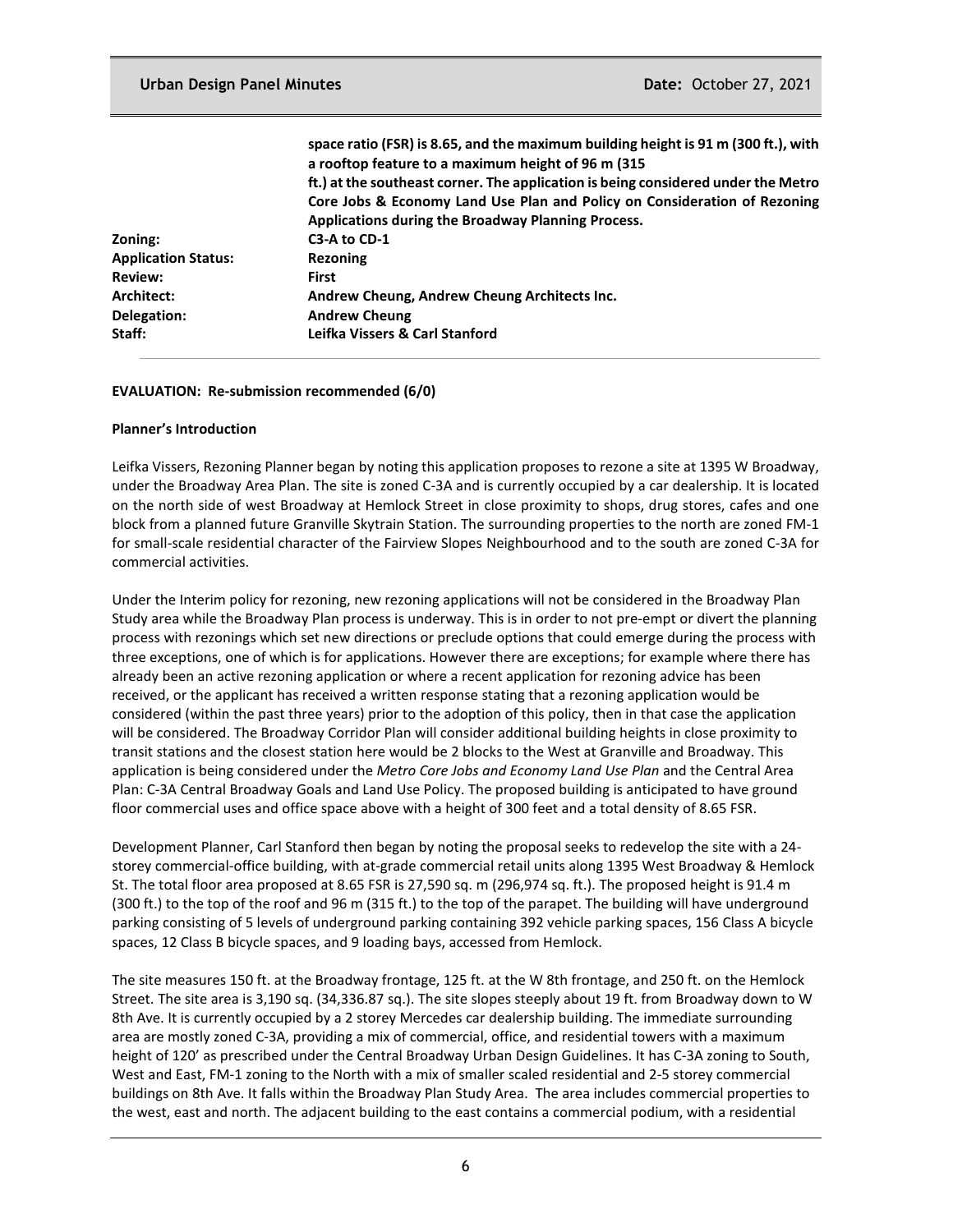tower above and 3-storey townhomes along West 8<sup>th</sup> Avenue. The site is in close proximity to a number of shops, drug stores and cafes. The surrounding building heights include:

- To the East, a 10-storey mixed-use building with 3-storey townhomes on West 8th Ave.
- To the West, a 8-storey office building
- To the South, a 2-storey retail/office buildings across Broadway
- To the North, a 6-storey office building
- To the Northeast, 3-storey townhomes, a 180 ft. office tower at 1330 Broadway, & a proposed residential tower of 150-160ft at 1296 Broadway.

The Applicable Policy which governs form of development considerations includes the:

- C-3A District Schedule, Fairview Slopes sub-area
- Central Broadway C-3A Urban Design Guidelines (1976, amended July 2004)
- Central Area Plan: Goals and Land Use Policy C-3A- Central Broadway (1991)
- *Metropolitan Core Jobs & Economy Land Use Plan (2007)*
- *Community Amenity Contributions - Through Rezoning (1999, last amendments 2013).*
- *Green Buildings Policy for Rezonings (2012)*

The C-3A District Schedule allows for 3.0 FSR (102,687 sq. ft.). No height limit is specified in Fairview Slopes sub-area. The Central Broadway C-3A Urban Design Guidelines (Fairview Slopes Sub-Area) however note that higher buildings are to be located at Granville and Broadway, with the tallest buildings on the corridor at Alder and Birch within the Uptown Office & VGH District. Building height maximums are to be 120 feet subject to urban design analysis. Setbacks from north-south streets are to provide views to downtown and north shore. For sites with 150 feet frontage, tower widths should be a maximum 75 feet, for floors above the  $7<sup>th</sup>$ -storey. Guidelines suggest that towers located at corners should step back above the first- storey to increase view angles to the north and podium height should match adjacent developments. The C-3A guidelines recommend corner buildings step back above the first storey to increase view angles to the north.C-3A guideline recommends new podium streetwall height to match existing building streetwall height.

As noted in the applicant presentation materials, this project is "linked" to another site by the same owner located a block away on 1316 West Broadway. The applicant has established a commitment to build a fully City owned Seniors Centre originally included in this application in the early stages of the process. This will be provided via a separate linked development permit application to be made prior to or concurrent with this rezoning application process.

The driving height limitation is derived from the original 2014 letter of enquiry response which stipulated a maximum height limit of 91.4m/ 300 ft. (excluding architectural appurtenances). Support for the 91.4m/300 ft. building height was contingent upon an architectural response that produces an exemplary building design and a building that has "landmark" status in terms of the proposed materials, details and massing. It required that the form of development of the tower along Broadway should be in keeping with the massing principles as outlined in the Based on overall tower massing that included slim proportions, particularly in the east-west dimensions, the tower placement and proximity should respect the residential tower to the east. This included sculpting the form and setting back the upper floors to remove any shadows cast on landscaped courtyards across W 8th Avenue. The tower width should be limited to 75 ft. along the Broadway frontage with some flexibility given, however the tower should emphasize a slim proportion, particularly in the east-west dimension while providing a setback along Hemlock Street to secure views to the north. Higher elements of the buildings should be oriented to maximize sun penetration and views

As previously stated, the 24-storey office building on this site is located on a corner block at the intersection of West Broadway, Hemlock Street and West 8<sup>th</sup> Avenue at the high point of the Fairview slopes area. West Broadway is an important east / west thoroughfare and is currently under the Broadway Plan Study. Hemlock Street is also an important street leading north to downtown via the Granville Bridge Ramp. Hemlock Street slopes steeply 19 foot south to north from the West Broadway side.The block the building sits on does not have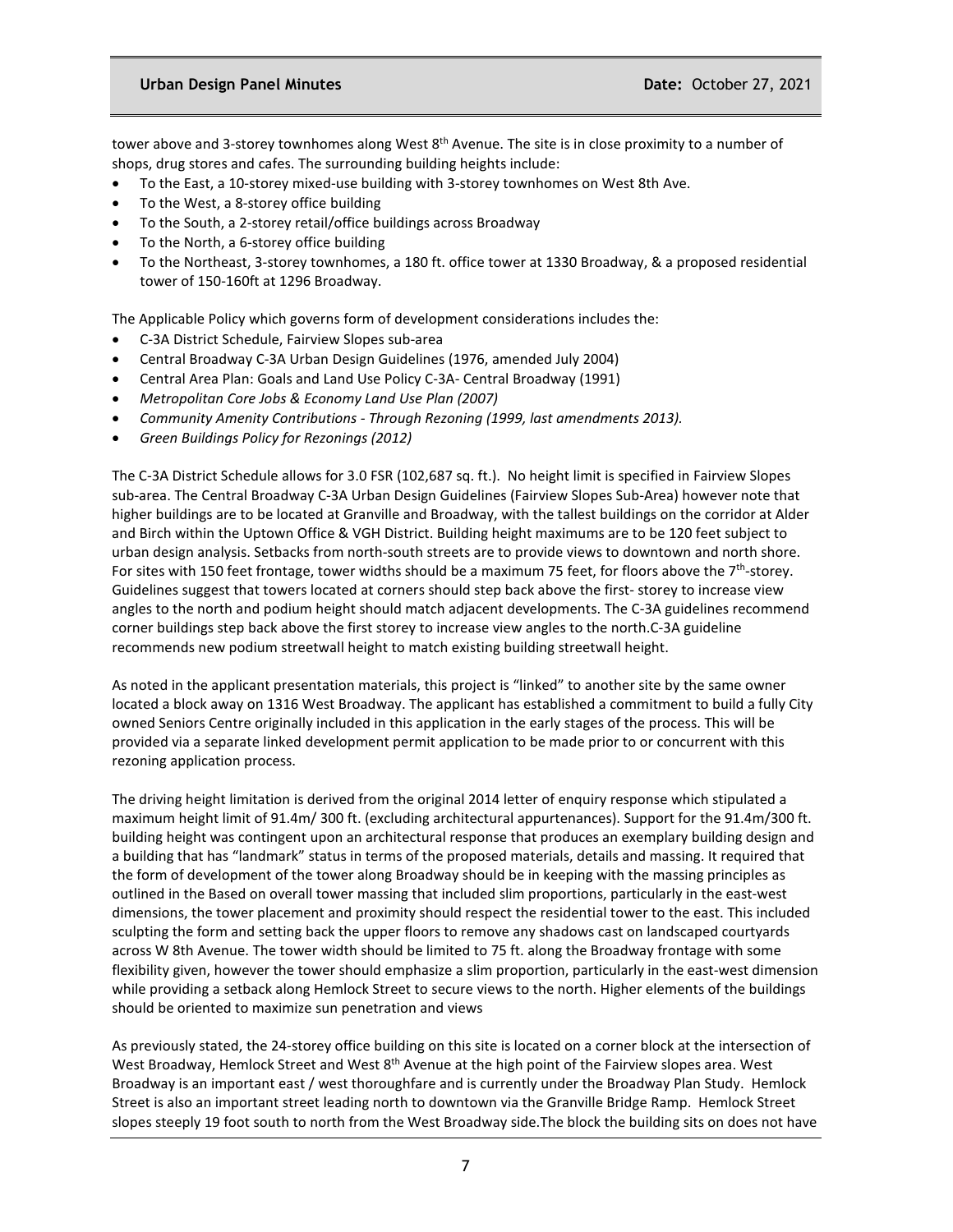### **Urban Design Panel Minutes Date:** October 27, 2021

a lane and the parkade as a result is accessed off West 8<sup>th</sup> Avenue. The applicant has proposed to place a public work of art / statue on this corner helps anchoring the location of this prominent intersection

The building podium is setback on all three frontages with the greatest setback being 7.3m 24' along West Broadway. This is due to the proposed future Broadway sidewalk widening. A setback of 5.5m/18' on W Broadway & 14' on Hemlock from the property line is proposed and a rear setback of 4.6m/ 15' is provided along West 8<sup>th</sup> Avenue. There is a continuous engineering SRW of 5.5m (18') from back of existing curb along W Broadway, a 7.6M (25') from back of existing curb along hemlock and a 5.5m (18') from back of existing curb along west  $8<sup>th</sup>$  avenue. A tower separation of 18m (60') is required and 24m (80') is provided.

Retail units front Broadway and are directly accessed from the street with an additional smaller retail space along Hemlock Street. A restaurant is provided off to the rear of the site which extends over two floors and is accessed from West 8th Avenue and by stairs off Hemlock. The restaurant is also accessible via dedicated pedestrian elevators that extend from the parkade below and freight elevators for service uses.

The buildings main entry to the offices is located at the corner of West Broadway & Hemlock via long narrow lobby which holds an internal cafe. Level 2 has a large north facing terrace for the office users while a large lounge is provided as an amenity on the 3rd floor. This floor also has its own dedicated outdoor terrace facing north and overlooking the landscaping on the podium below. Levels 4, 5 and 6 also provide outdoor terraces for the office users. The floor plan as it moves beyond the podium contour slightly differently at each floor reflecting the angling of the external façade but with a floor plate that floats around approximately 980m2/ 10,500sq.ft. As we move up to the crown it reduces approximately 971m2/ 7,500 sq. ft. in area.

The office building rises to a height of 300' at the roof level with a curtain wall that extends further up to a maximum height of 345 feet. The letter of enquiry response originally stipulated a height limit of 300' and during the course of discussions some allowance was made for architectural appurtenances to be excluded from this height if they lent themselves to architectural excellence. This would be subject to urban design review and must not be occupiable presenting no impediment to views. 45' would be considered in excess of what was discussed and it is possible that these may be cut down to more expected height of 15' or a maximum point of 30' which will reduce the shaping of the building considerably. The building is required to keep a 60' separation form the adjoining residential building.

In terms of materiality, the building is largely composed of glazing elements with some stone cladding at the base. At grade along Broadway, there is a break in the street wall with a step condition located along the adjoining residential building. The canopy is angled for shaping and the panel is invited to consider prevailing wind and direction of rain. The applicant has provided a range of views close up, on the approach and in the skyline demonstrating city wide prominence. In terms of sustainability the applicant aims to achieve LEED gold and will expand further on this topic.

Just reviewing the context again and prior to examining shadow impact we can see the outdoor amenity space and townhouse off West 8<sup>th</sup> Avenue. Shadows studies on the March & June 21<sup>st</sup> Equinoxes reveal no major negative impacts morning but more significant impact as we move into the afternoon on the outdoor amenity spaces of the adjoining residential buildings to the north east. This worsens as we move further into the year and the suns altitude dips.

#### **Advice from the Panel on this application is sought on the following topics:**

- Does the Panel support the density, massing, and height, of the building with particular consideration of the below?
	- a) Does the proposal demonstrate successful architectural expression, as experienced close up, on the approach, and from a distance?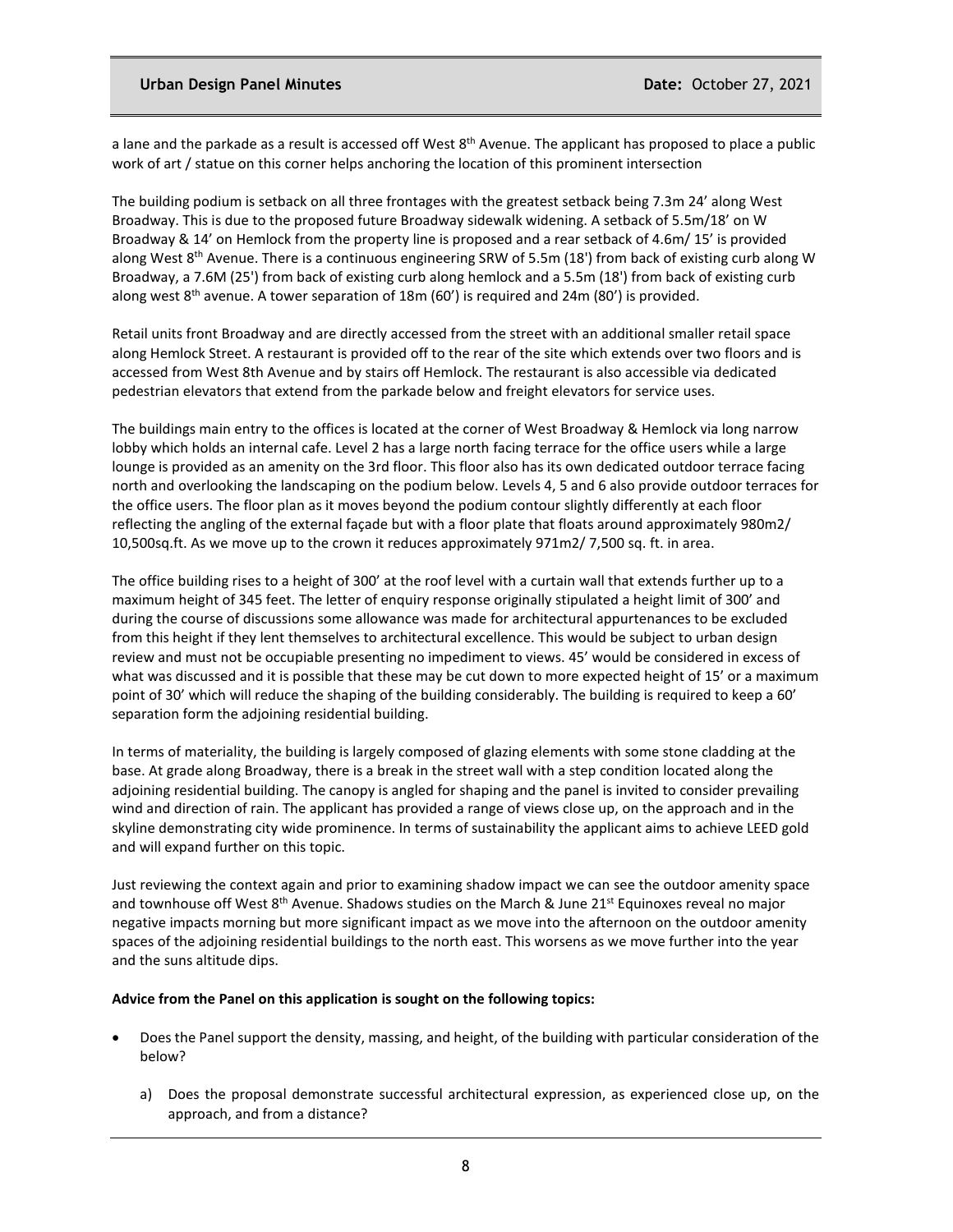## **Urban Design Panel Minutes Date:** October 27, 2021

- b) Are the tower dimensions and the sculpting of its mass of sufficiently attractive proportions to achieve a significant contribution to the skyline given prominence in the city as a landmark building?
- c) Are the massing transitions from the crown of the tower to the body to its podium successful in how they are articulated at each point?
- Please comment on the impact on the public realm and success of the public realm interface with consideration for:
	- a) Is the buildings shaping, placement and proximity ensuring sufficient sun access to the adjacent residential dwellings, and mitigating negative impact on any shadows cast on the nearby outdoor residential amenity space?
	- b) Does the building create a successful continuous street-wall along Broadway compatible with the adjoining developments?
	- c) Does the proposal succeed in enhancing and effectively integrating with the ground plane, supporting its success as an important thoroughfare?

To summarize we are looking for commentary on the massing, height, density, the impact on the public realm, and the architectural expression of the building.

### **Applicant's Introductory Comments:**

The Site is mixed use consisting of commercial and residential. To the north, there were concerns with pedestrian sidewalk space and shadowing. In terms of the immediate neighbourhood surrounding areas , mix use offices, there is an open green area established at podium and extend at open space. There are clusters of townhouse to the rear with a court yard serving the adjoining mixed use building. On West  $8<sup>th</sup>$ , across from site is a strip mall and the other side is a gas station. Next to the site is a mixed use and office building.

Site constraints include a 24 ft. setback at the front, 18 ft. to the side on Hemlock, and 15 ft. on W 8<sup>th</sup> Ave. We are also trying to maintain an 80 ft. tower separation. There are no view blockages in terms of established view cones. South of the site there are low rise buildings so there are no concerns with views blockages. There is a uniqueness of site here. It is a large site fronting on Broadway. The suggested office building is appropriate as long as it provides senior centre. Subsequent to the application there has even a proposal for a 28 storey building. The average floor plate size is 10,500 sq. ft.

In terms of the ground plane, to maintain retail continuity, we moved retail spaces closer to the existing building with a 24 ft. recommended setback at the corner. The entrance to the building is adjoining where there is retail entrances. W 8<sup>th</sup> Ave is connecting the height with the lower building, matching the scale of the podium, together with the upper and lower podium. The treatment of the street front extends the retail, with the lobby located closer to the corner closer to the proposed skytrain station. The sidewalk is widened here, with landscaping and an open plaza where there will be a public art piece.

The landmark status is important. The building is different from other buildings. It is shaped and carved uniquely as you travel along Broadway. Even though it is rectangular shape, it has facades that creates interesting views from different angles. The applicant presented examples of the sculpting of the tower based on low and high point where afternoon setting sun is highest. The landscape Architect presented an overview of the general concept for the Landscape design.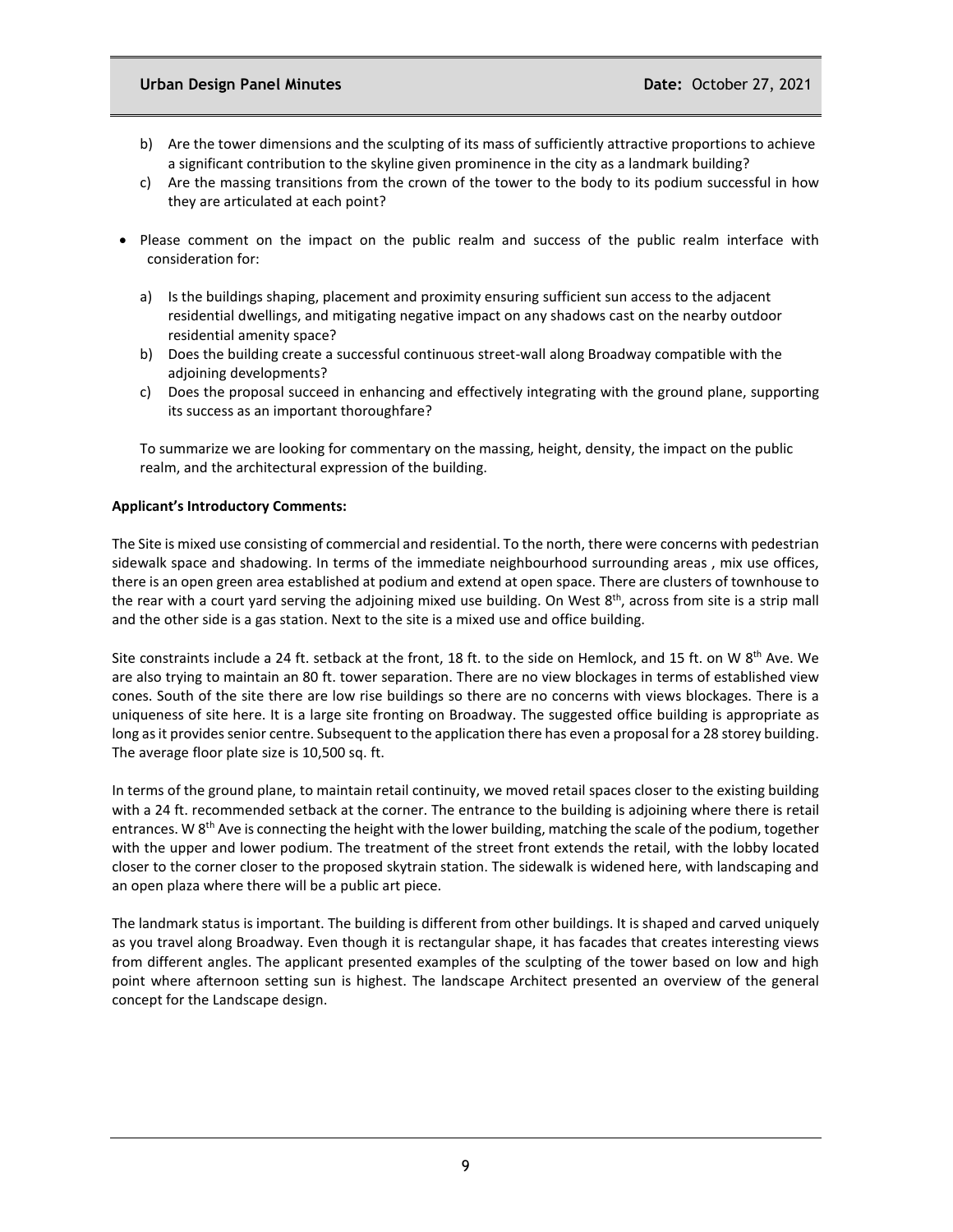#### **Panel's Consensus on Key Aspects Needing Improvement:**

Having reviewed the project, it was moved by **MR. GREGSON** and seconded by **MR. MOUSAKHANI** and was the decision of the Urban Design Panel:

THAT the Panel Recommend Resubmission of the project with the following recommendations to be reviewed by City Staff:

- 1. Provide a more responsive public realm on all three sides each responding to the unique character of each street.
- 2. Design development to the tower expression to show a more realistic and approachable form.
- 3. Design development to the materiality and expression of the podium to respond more directly to the existing Fairview slopes character and the emerging character of. Broadway street.

#### **Panel Commentary**

The panel noted it is great to see change coming on Broadway.

Most panel members noted they were struggling with tower form which needs more development. It seems like a conceptual massing. The tower is articulated with very little detail. The overall form is hitting the landmark quality but not the detailed expression. It is very bulky / heavy and needs an amazing cladding system to execute it properly.

A Panel member noted the renderings don't show the spandrels. It is an articulated tower with very little detail and encourage more architectural quality of the building.

Some panel members suggested a different articulation of the crown for better expression of the amazing green space up there.

Most panel members noted that further sculpting is required in particular because of its impact on the open space and the housing to the rear. It puts that whole street in shadow and in the June equinox totally shadows the adjoining residential open space.

Some panel members noted the north podium design needs further evolution. There is insufficient weather protection and the retail entry look like portholes. The retail should be better engaged with the street.

Some panel members suggested looking at incorporating a decorative screen at the parkade entrance to improve the frontage issues there.

Most panel members expressed CPTED concerns at grade. The stair on Hemlock St in particular should be reviewed with this in mind.

Most panel members noted concerns about the public realm on Hemlock St. It is a very busy and heavily trafficked street and an unpleasant space. This is a great opportunity to elevate the quality there.

Some panel members noted the planters are placed somewhat arbitrarily.

Some panel members noted a better art piece should be chosen for the building.

Some panel members felt the crystalline forms didn't fully work in the podium. It may work in tower but the podium should have contrast and be in keeping with Broadway character. It could be toned down or just given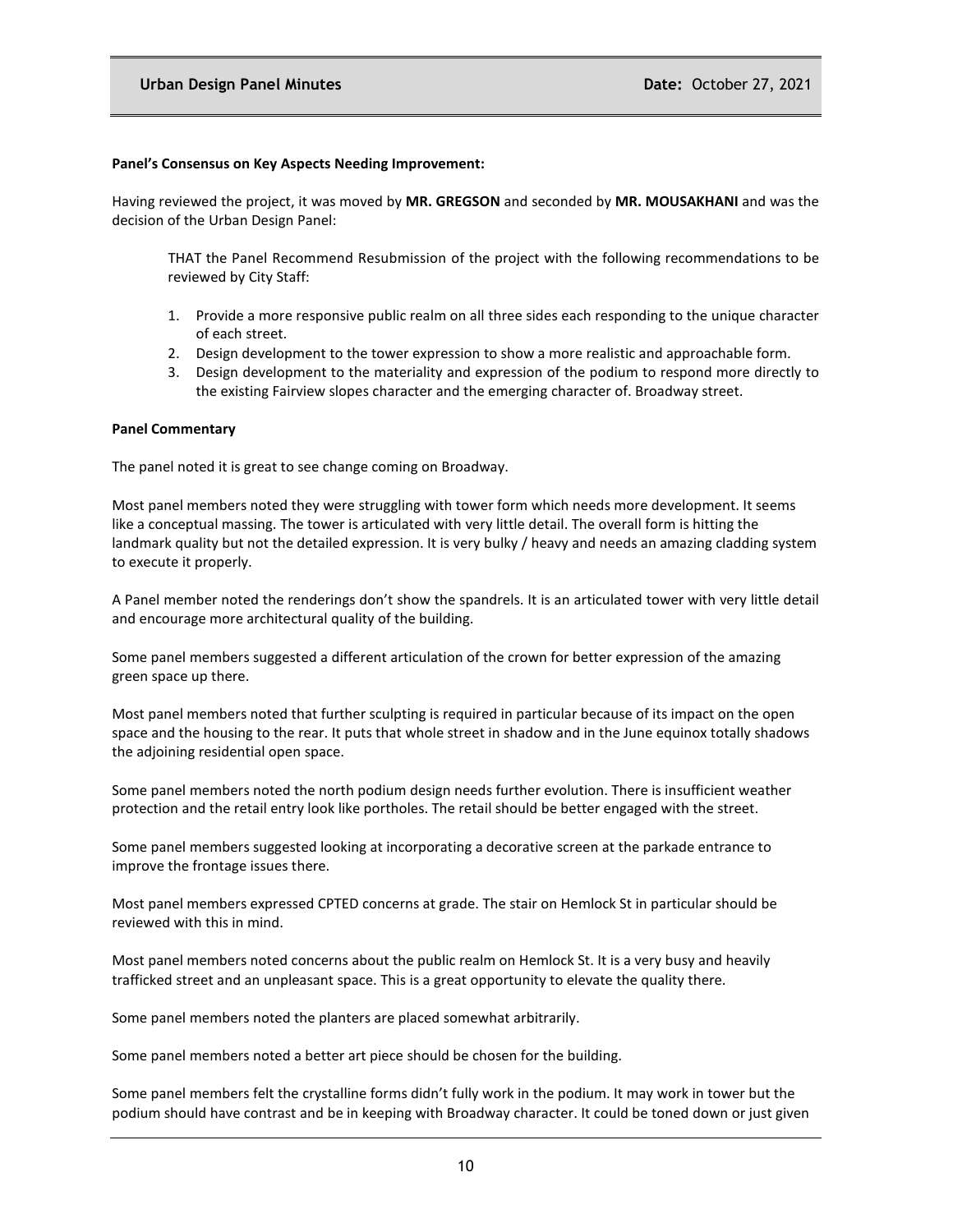### **Urban Design Panel Minutes Date:** October 27, 2021

additional design consideration appropriate to its landmark quality. The Cladding lifted up at the corner is interesting but the canopy needs more design resolution.

A Panel member suggest design development on the ground plane and activation of streetscape.

Panel noted along Hemlock there is opportunity to extend the commercial corner and bring some activation to the street. Also, further exploration of those connections to Hemlock to have landscape and public realm to support it.

A Panel member suggested the plaza have more seating and be more integrated into the plaza. Further design development at both the W 8<sup>th</sup> Ave and Broadway corners for seating and gathering place. More definition and character could be integrated with the building podium at that corner.

One panel member noted that the solar heat gain needs further work but that Triple glazed and LEED performance is great.

One Panel member encouraged further studies of sustainability systems.

One panel member noted that the ventilation system in the current climate should consider a decentralized approach. May want to look at separating ventilation for these huge floors.

Some panel members noted concerns about the public art piece. It should have better consideration.

Most panel member noted concerns regarding the LED impact at night and the shadow impact during the day on the outdoor amenity space and nearby residential.

Most panel members felt street and public realm improvements were needed. The plaza should be integrated better at corners. It needs a lot of work particularly at Broadway. West 8<sup>th</sup> Avenue doesn't have activated frontage. The plaza space should engage more across the street.

Some panel members felt the view from False Creek to its north elevation is a giant wall. The Broadway corner is better but it needs more shaping on the other Hemlock/ West 8<sup>th</sup> Ave corner.

Some panel members felt the building has potential to be a landmark. It could be a glass jewel on Broadway. It is slender and more successful on Broadway but too wide on Hemlock. The glass jewel design on West  $8<sup>th</sup>$ Avenue seems out of character. They noted there is textural ground plane conflict on West 8<sup>th</sup> Ave.

Most panel members felt the Fairview slopes and West 8<sup>th</sup> Ave area has a different character to Broadway Street which requires different urban expressions not just glass just hitting concrete. More design development is needed at ground level in particular.

Some panel members noted that the Broadway plan not being known at this point is a challenge for the panel with regard to future context. They were not sure this is the right landmark for the Broadway corridor.

Some panel member noted the form is quite compelling. The simplicity in the form is the right amount of inflections to make it interesting and hope it is due to sun analysis and not just random. However it needs another round with a sharp design knife. It should not be lit up at night. It's not necessary. The height is acceptable within the policy context.

Most panel members noted that careful cutting away of the tower to maximize sunlight would be a good place to start in the next round.